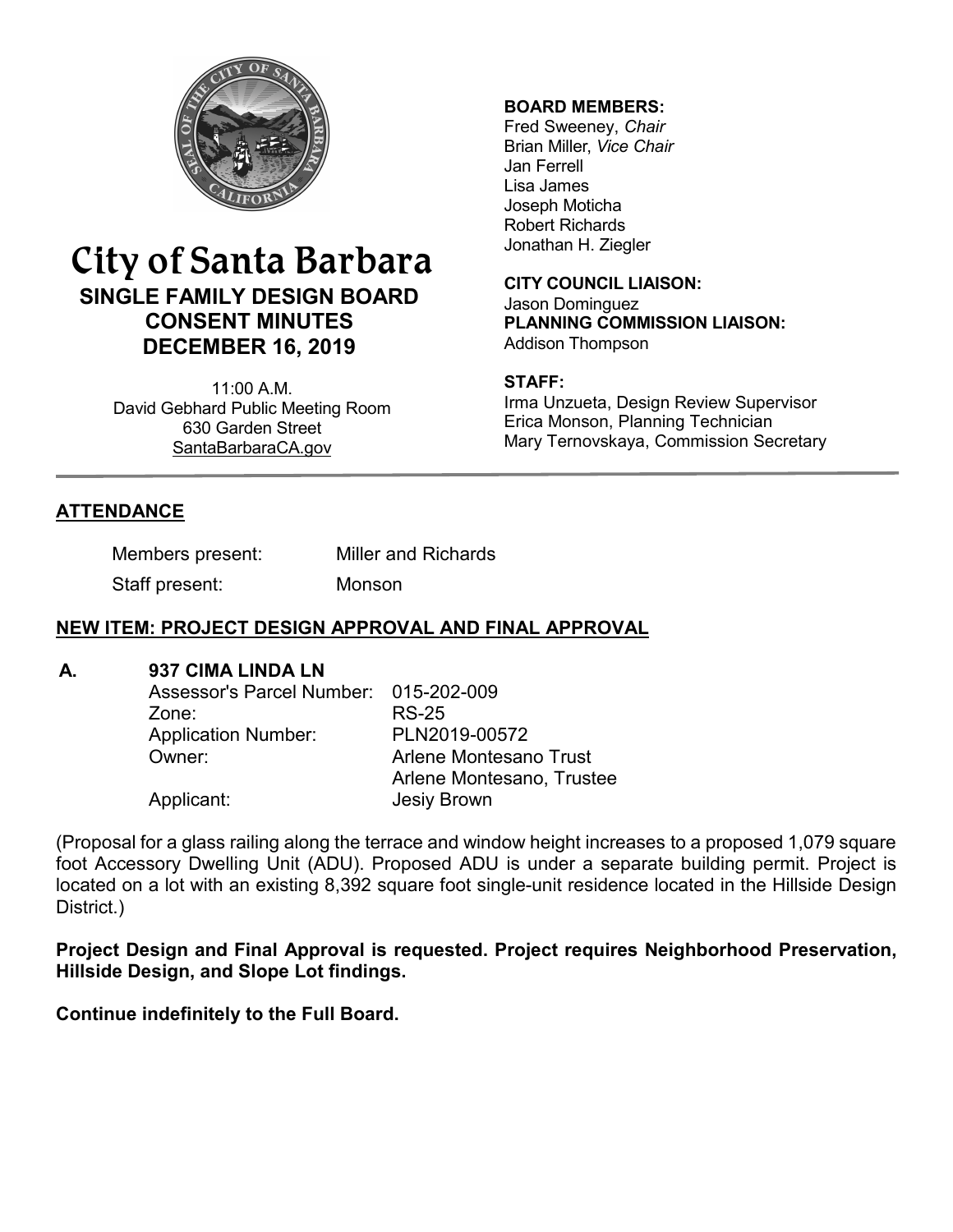### **NEW ITEM: PROJECT DESIGN APPROVAL AND FINAL APPROVAL**

**B. 2211 ALAMEDA PADRE SERRA** 

| Assessor's Parcel Number: 025-281-029 |                     |
|---------------------------------------|---------------------|
| Zone:                                 | <b>RS-15</b>        |
| <b>Application Number:</b>            | PLN2019-00619       |
| Owner:                                | Patti J. Sanderson  |
| Applicant:                            | <b>Patrick Marr</b> |

(Proposal to build a 225 square foot wood deck to replace existing deck on an existing 1,672 square foot single-unit residence located in the Mission Area Special Design District. Project is located on a lot in the Hillside Design District.)

#### **Project Design and Final Approval is requested. Project requires Neighborhood Preservation, Hillside Design, and Sloped Lot findings.**

### **Project Design Approval and Final Approval with comments:**

- 1. The Neighborhood Preservation Ordinance criteria have been met as stated in Subsection 22.69.050 of the City of Santa Barbara Municipal Code.
- 2. The Hillside Design and Sloped Lot criteria have been met as stated in Subsection 22.69.050 of the City of Santa Barbara Municipal Code.

### **FINAL APPROVAL**

### **C. 775 CALABRIA DR**

| <b>Assessor's Parcel Number:</b> | 049-292-012    |
|----------------------------------|----------------|
| Zone:                            | <b>RS-10</b>   |
| <b>Application Number:</b>       | PLN2019-00311  |
| Owner:                           | Karim Kaderali |
| Applicant:                       | Amy Von Protz  |

(Proposal for 583 square feet of additions on the first floor and a new 331 square foot addition on the second floor of an existing, one-story, 2,024 square foot single-unit residence with a detached 429 square foot two-car garage. Project includes an interior remodel and new upper level deck. The proposed total of 3,367 square feet of development on a 23,783 square foot lot is 72% of the guideline maximum floor-to-lot area ratio (FAR).)

**Final Approval is requested. Project requires substantial conformance with plans granted Project Design Approval on September 30, 2019. Project was last reviewed on September 30, 2019.**

**Final Approval as submitted.**